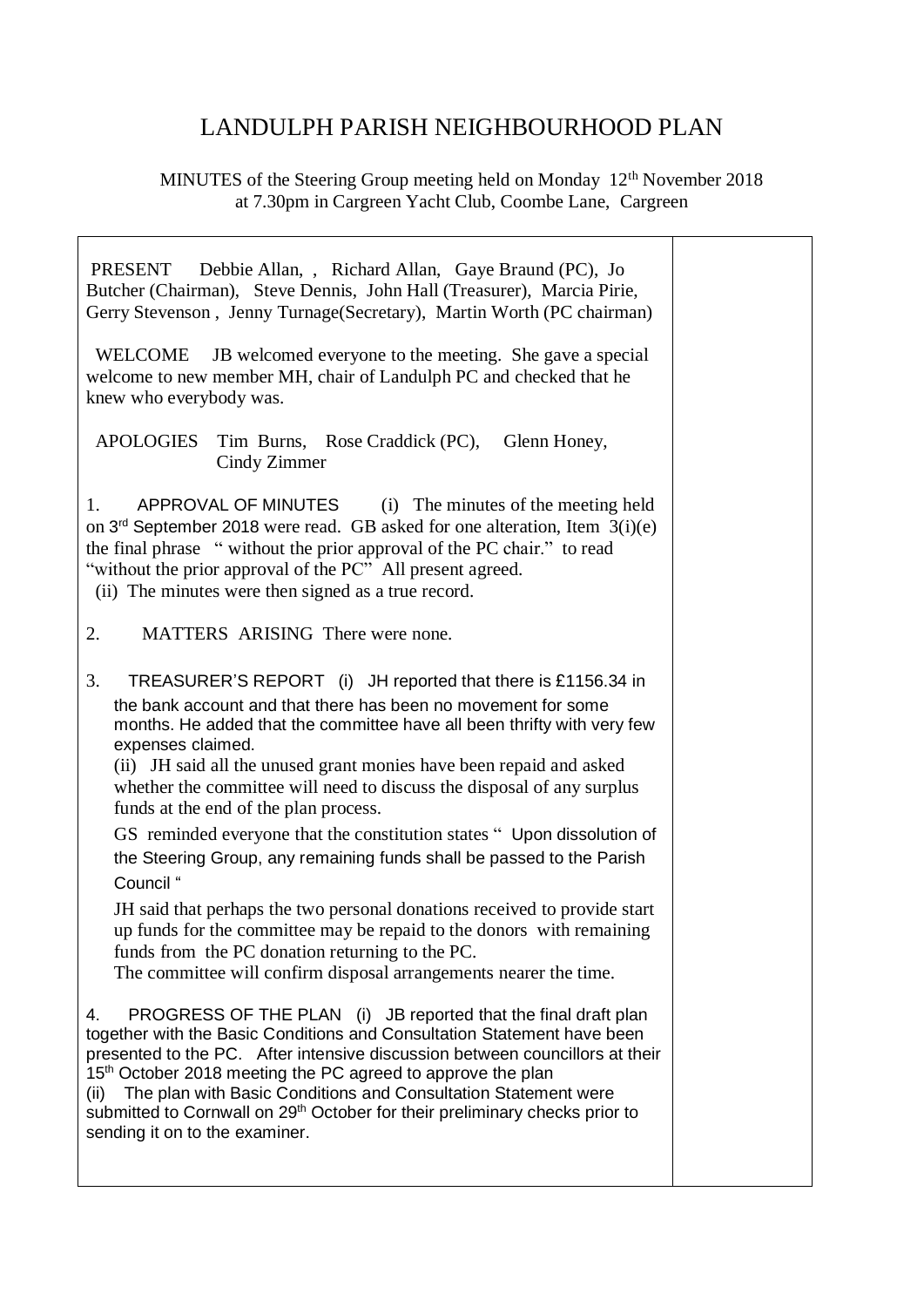| (iii) Cornwall then contacted the committee to say that the qualifying body<br>to submit the plan is the Parish Council and asked that the PC re-submit the |                  |
|-------------------------------------------------------------------------------------------------------------------------------------------------------------|------------------|
| plan.                                                                                                                                                       |                  |
| (iv) Emma, for the Cornwall Council, also suggested some minor                                                                                              |                  |
| amendments to the plan could be made prior to re submitting.                                                                                                |                  |
| After some further discussion with Emma to clarify exactly what was                                                                                         |                  |
| needed the following alterations were made.                                                                                                                 |                  |
| (a) Basic Conditions to include the full SEA report with the decision letter,                                                                               |                  |
| to include copies of the appendices rather than only links to the website and                                                                               |                  |
| to add a photo to the front page.                                                                                                                           |                  |
| (b) the Consultation Statement to include copies of the appendices rather                                                                                   |                  |
| than only links to the website, to add details of request to British Gas and                                                                                |                  |
| the new dates for the Reg 14 consultation, restore the link to Appendix 16                                                                                  |                  |
| on the plan website                                                                                                                                         |                  |
| (c) Evidence document to include copies of each document rather than<br>only links to the website,                                                          |                  |
| (d) Neighbourhood Plan to add a photo to the front page.                                                                                                    | JB request PC    |
| (v) DA advised that she had been advised by Zoe from CC that these                                                                                          | to re submit the |
| minor amendments would not require a new PC vote of approval.                                                                                               | plan             |
| (vi) JB will now ask the PC to resubmit the plan to Cornwall who will check                                                                                 |                  |
| that it complies with all legal provisions, check that all the statutory                                                                                    |                  |
| consultees are happy and then look to appoint an independent examiner.                                                                                      |                  |
| MW agreed that as the alterations are only minor there is no need for a                                                                                     |                  |
| further PC vote to approve the plan. As soon as he has confirmed that the                                                                                   |                  |
| "hard copies" mentioned by Emma means digital copies included in the                                                                                        |                  |
| documents rather than actual paper copies, the plan will be re submitted by                                                                                 |                  |
| the PC.                                                                                                                                                     |                  |
| UP DATE ON DATA PROTECTION ISSUE<br>5.                                                                                                                      |                  |
| During the PC discussion before approving the plan one councilor raised the                                                                                 |                  |
| issue of a possible breach of GDPR in the Consultation Statement.,                                                                                          |                  |
| specifically in one of the community responses to Reg 14 Consultations.                                                                                     |                  |
| The secretary contacted the Data Protection Officer for Cornwall who                                                                                        |                  |
| advised that there was no such breach. He added that it is up to any                                                                                        |                  |
| individual who feels aggrieved at comments in the body of a response to                                                                                     |                  |
| seek their own legal advice                                                                                                                                 |                  |
| To further confirm that the committee can black out the partial addresses                                                                                   |                  |
| quoted in the body of the response that is causing concern, the secretary                                                                                   |                  |
| contacted the Information Commissioners Office. They confirmed there is no                                                                                  |                  |
| GPDR breach as addresses on their own do not identify an individual eg                                                                                      |                  |
| there may be more than one person at the address, and that the committee<br>may look to remove any identifiers that are not necessary to share.             |                  |
| DA has removed the references causing concern in the response on the                                                                                        |                  |
| website.                                                                                                                                                    |                  |
| MW expressed his sympathy with the committee coping with issues being                                                                                       |                  |
| raised by the new data protection rules and the paucity of tried and tested                                                                                 |                  |
| advice available.                                                                                                                                           |                  |
| UP DATE FROM SUB GROUP PREPARING REPORT TO THE<br>6.                                                                                                        | GB, SD and       |
| PARISH COUNCIL ON POINTS RAISED IN THE VARIOUS                                                                                                              | GH to complete   |
| CONSULTATIONS THAT ARE NOT PART OF THE PLAN                                                                                                                 | report and       |
| GB reported that the group has been preparing a list of topics raised during                                                                                | forward to PC    |
| the plan consultations that do not form part of the plan, eg hedges, roads                                                                                  |                  |
|                                                                                                                                                             |                  |